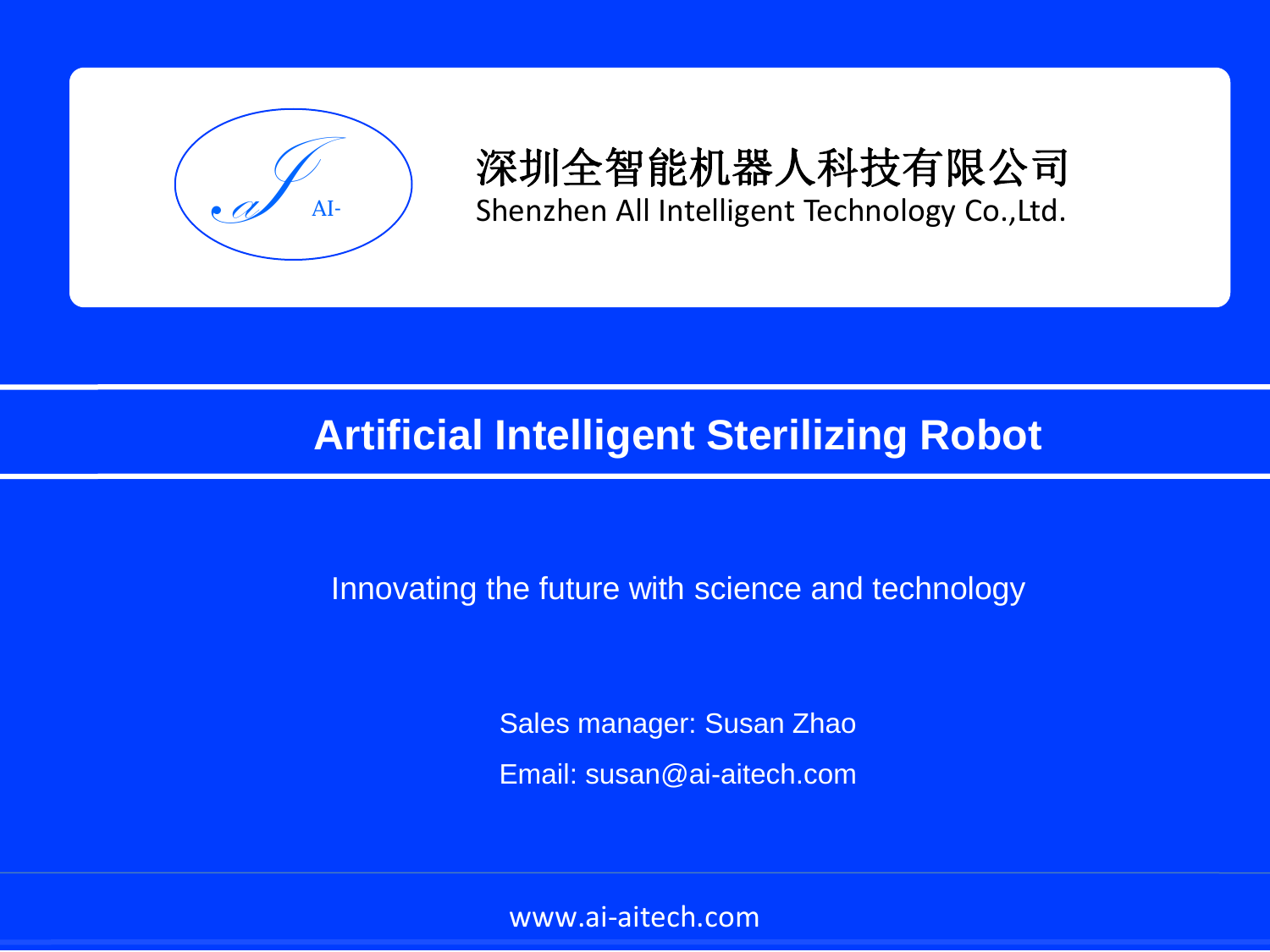



Smooth Movement



Avoid





Multimodal

Sterilization



High

Capacity



Safely edge Touching



Impact Sensor



Multipoint Disinfection



Data Analysis

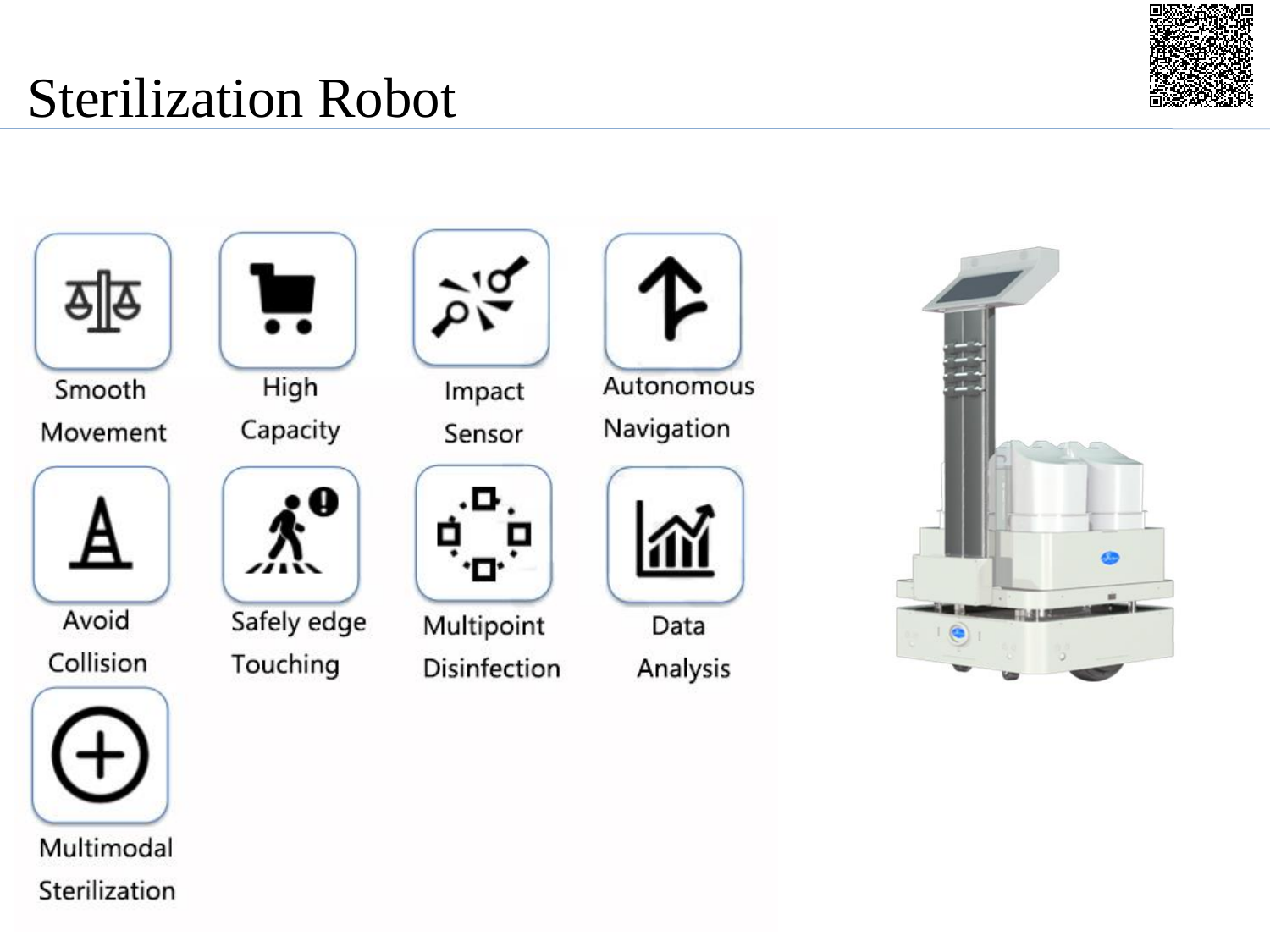

#### Ia AI-01 **Ultraviolet Germicidal Irradiation**

UVGI is a disinfection method that uses shortwavelength ultraviolet light to kill or inactivate microorganisms by destroying nucleic acids and disrupting their DNA, leaving them unable to perform vital cellular functions.

The UVC light is only installed at the bottom of the robot only shoot light on the floor.

 $\frac{1}{2}$ 02 **Air Spray Disinfectant (5-10um)**

The Mist of the hydrogen peroxide disinfectant has no aggregation and can be dispersed in the space that needs to be sterilized, thus achieving a better Sterilization effect

#### **Shend All Intelligent Co., Letter Intelligent Technology Co., Letter All Intelligent Co., Letter in Spray** 03 **effect**

Hydrogen peroxide dissociates highly active hydroxyl groups through a complex chemical reaction and acts on cell membranes. Its strong oxidative damage destroys the proteins that make up bacteria, causing them to die. Short-wave ultraviolet light can accelerate the decomposition rate of hydrogen peroxide with higher efficiency.

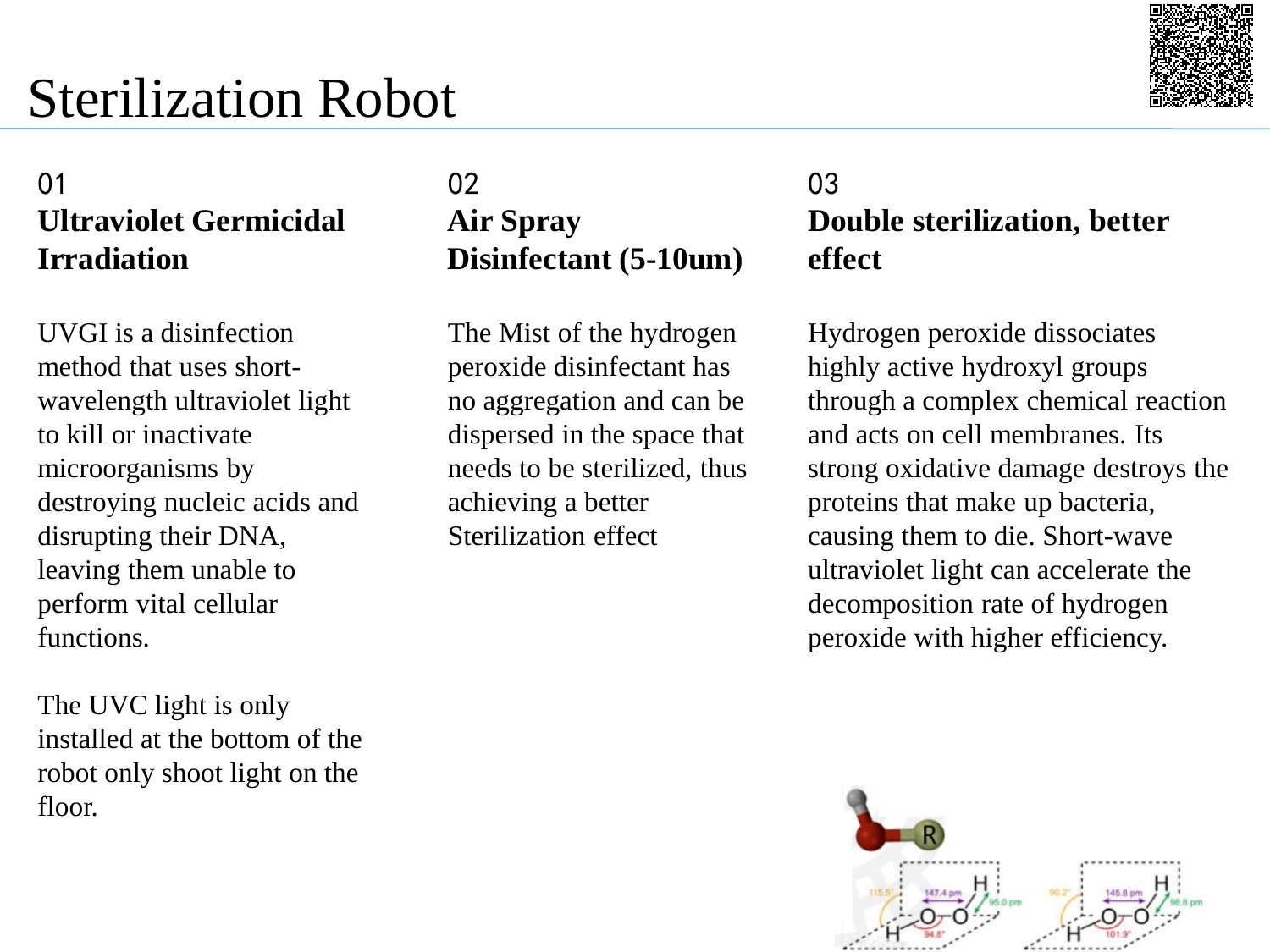

## **Efficient sterilization**

The bottom of the robot is equipped with a short-wave UVC ultraviolet light + disinfection liquid atomization device, dualmode disinfection without dead spots, so that bacteria and viruses have nowhere to hide

### **Safety and environmental friendly**

The UV lamp is installed on the bottom of the robot, only illuminating the ground, not directly illuminating people. Safer disinfection process, no attachment, small particles, no residue

#### **Autonomous Navigation**

Complete map construction and navigation independently, intelligently avoid obstacles, complete disinfection tasks autonomously, and charge automatically

#### **Artificial intelligent voice communicate**

Sterilizing under voice commends Can carry on small conversations with people. Do broadcast





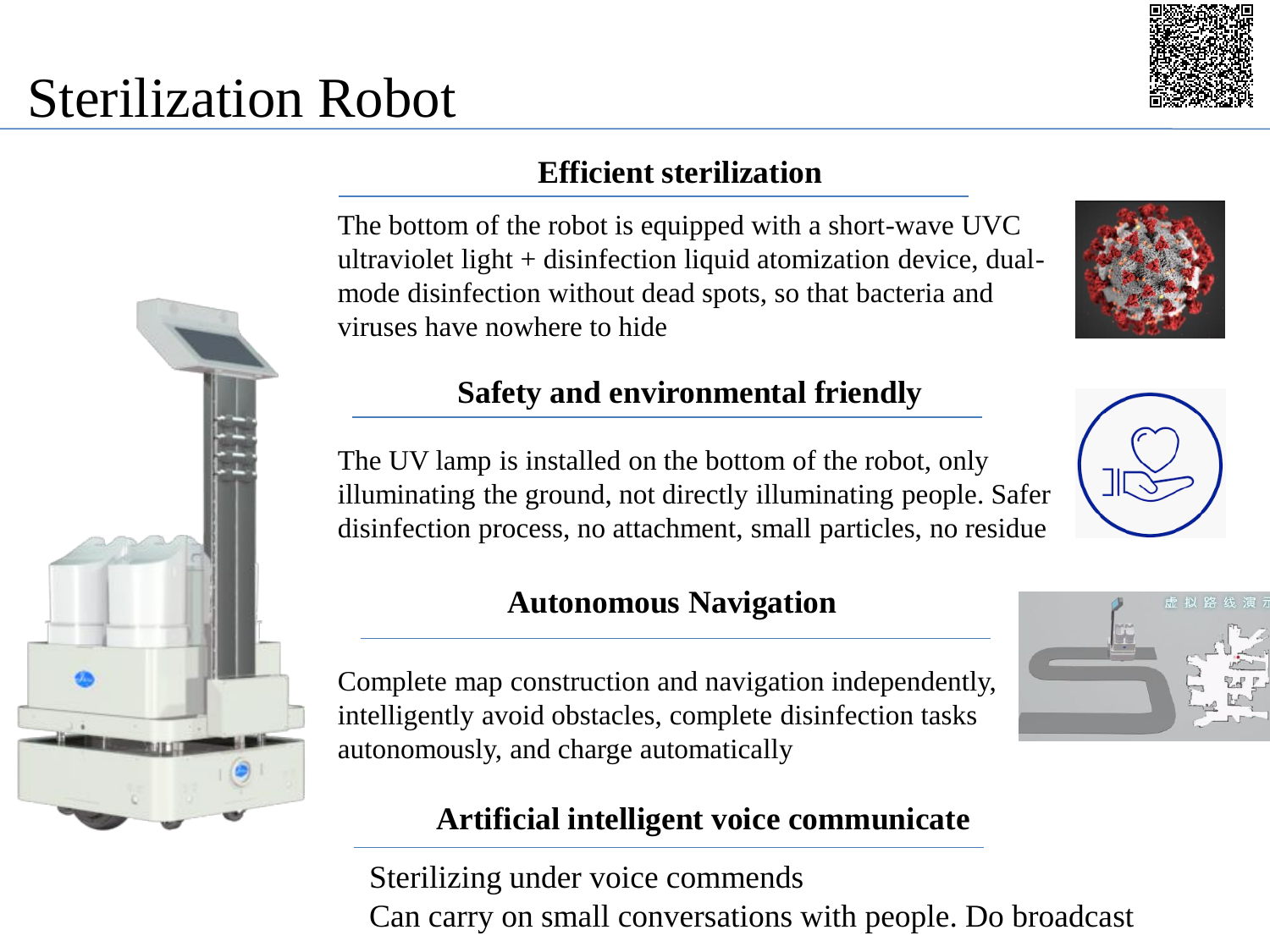# Ia AI-Sterilization Robot



**AI Communication system** Contactless voice control disinfection Able to carry on small conversations with people Introduction Broadcast



**Large Capacity** Disinfectant capacity: 11L

**Sterilization time:**

**Recommended:** Twice a day, 60 minutes each

**UVC light under the bottom Only shoot UVC light to the floor**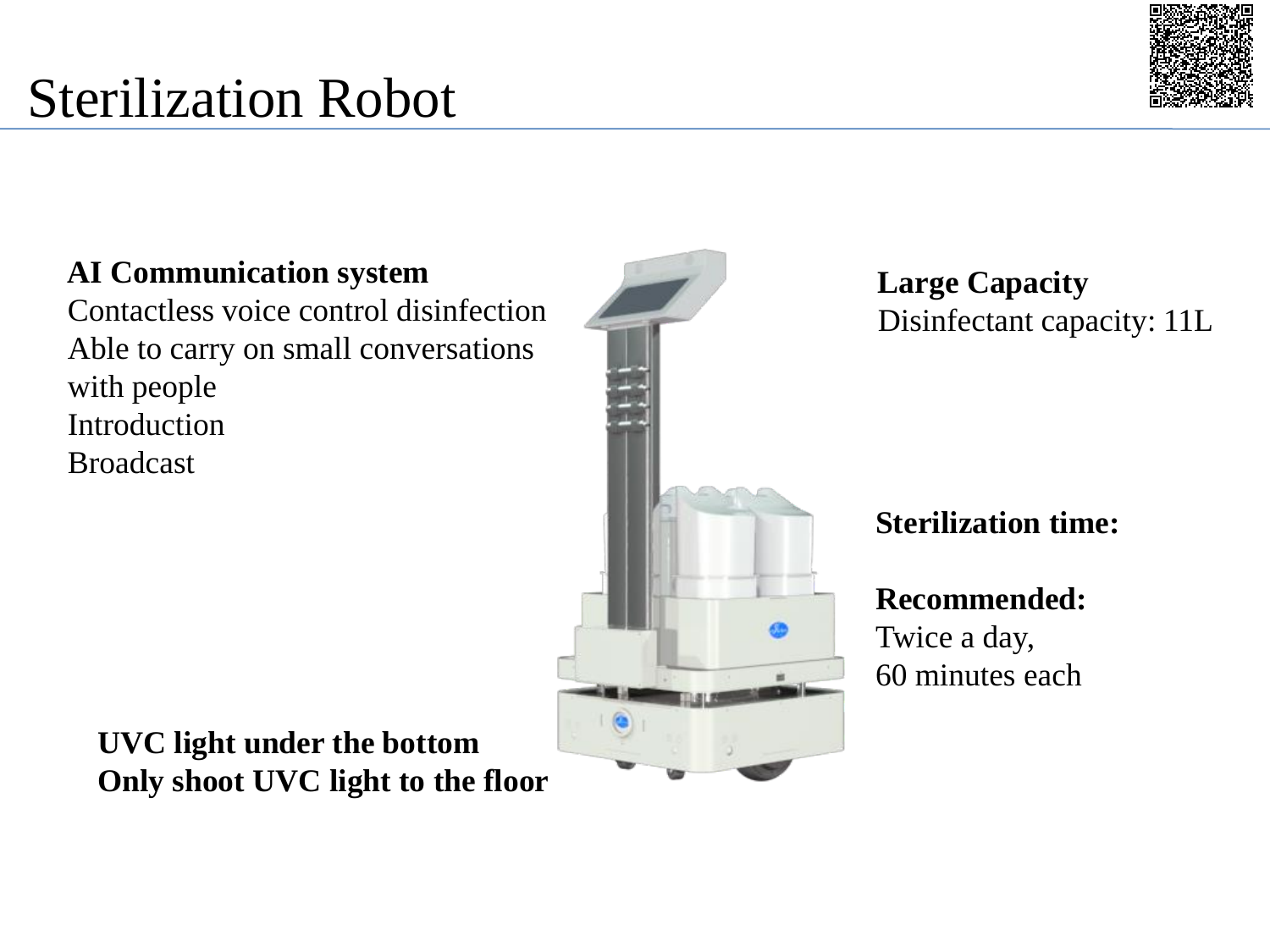

**Multiple disinfection modes** 

#### Disinfection modes:

- When people are around: Air spraying mode can be used to spray disinfectant in large area, fast and efficient. The spraying path can reach up to 3000 meters per hour
- When no people around:  $UV$  + spray disinfection mode can be used for more complete sterilization. Refer to the disinfectant solution recommended in the "New Coronavirus Infection Pneumonia Treatment and Prevention Program" Air concentration standard
- Disinfection efficiency: the disinfection of 1000m <sup>3</sup> space can be completed in 15 minutes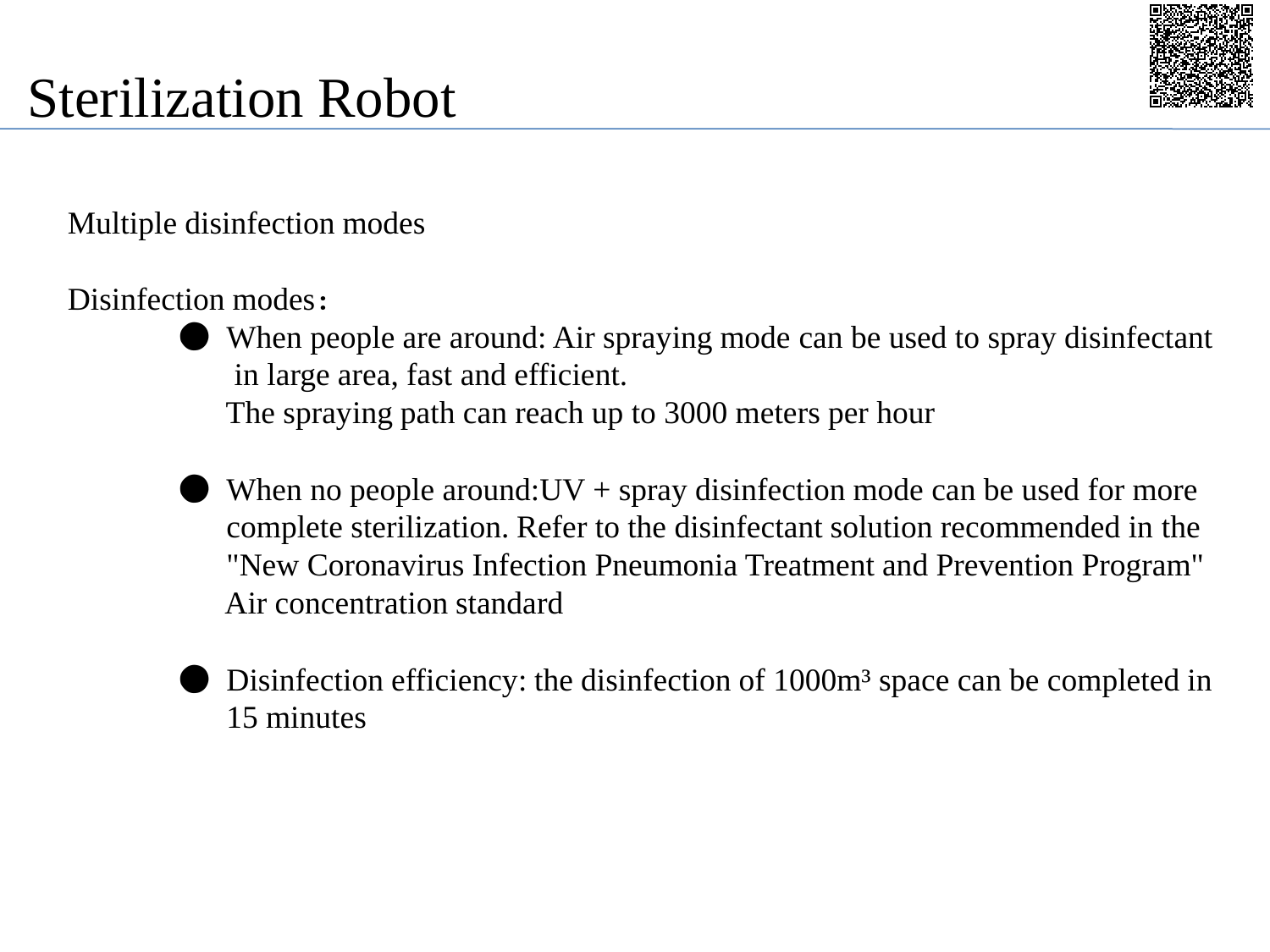



| <b>Robot Size</b>                | $470 * 450 * 1200$ mm                 |  |  |  |
|----------------------------------|---------------------------------------|--|--|--|
| <b>Disinfectant Capacity</b>     | 11L                                   |  |  |  |
|                                  | Capacity 2L/h, spray particle size 5- |  |  |  |
| Dry fog parameters               | 10 <sub>um</sub>                      |  |  |  |
| Number of ultrasonic atomization |                                       |  |  |  |
| groups                           | 12                                    |  |  |  |
|                                  | Hydrogen peroxide, sodium             |  |  |  |
| <b>Recommended Disinfectant</b>  | hypochlorite                          |  |  |  |
| Number of UVC groups             | $1*6$ pcs (LED type UVC)              |  |  |  |
| <b>UVC</b> voltage               | 1 W/pcs                               |  |  |  |
| UVC wave length                  | 265-280nm                             |  |  |  |
|                                  | Air Spray disinfection                |  |  |  |
|                                  | <b>UVC</b> disinfection               |  |  |  |
| Disinfection modes               | Air Spray + UVC disinfection          |  |  |  |
| Net Weight                       | 45KG                                  |  |  |  |
| <b>Robot Moving Speed</b>        | $0 - 0.5$ m/s                         |  |  |  |
| <b>Network Interface</b>         | WIFI/4G/Bluetooth                     |  |  |  |
| battery capacity                 | 36V/15A, 12AH lithium battery         |  |  |  |
| rated power                      | 50-250W                               |  |  |  |
| Constant working time            | Around 2 hours                        |  |  |  |
| Standby time                     | Around 72 hours                       |  |  |  |
| Robot life time                  | 5 years                               |  |  |  |
| Working environment              | Indoor, smooth floor                  |  |  |  |
| charging method                  | Automatic / manual charging           |  |  |  |
| Input voltage                    | 110-220V                              |  |  |  |